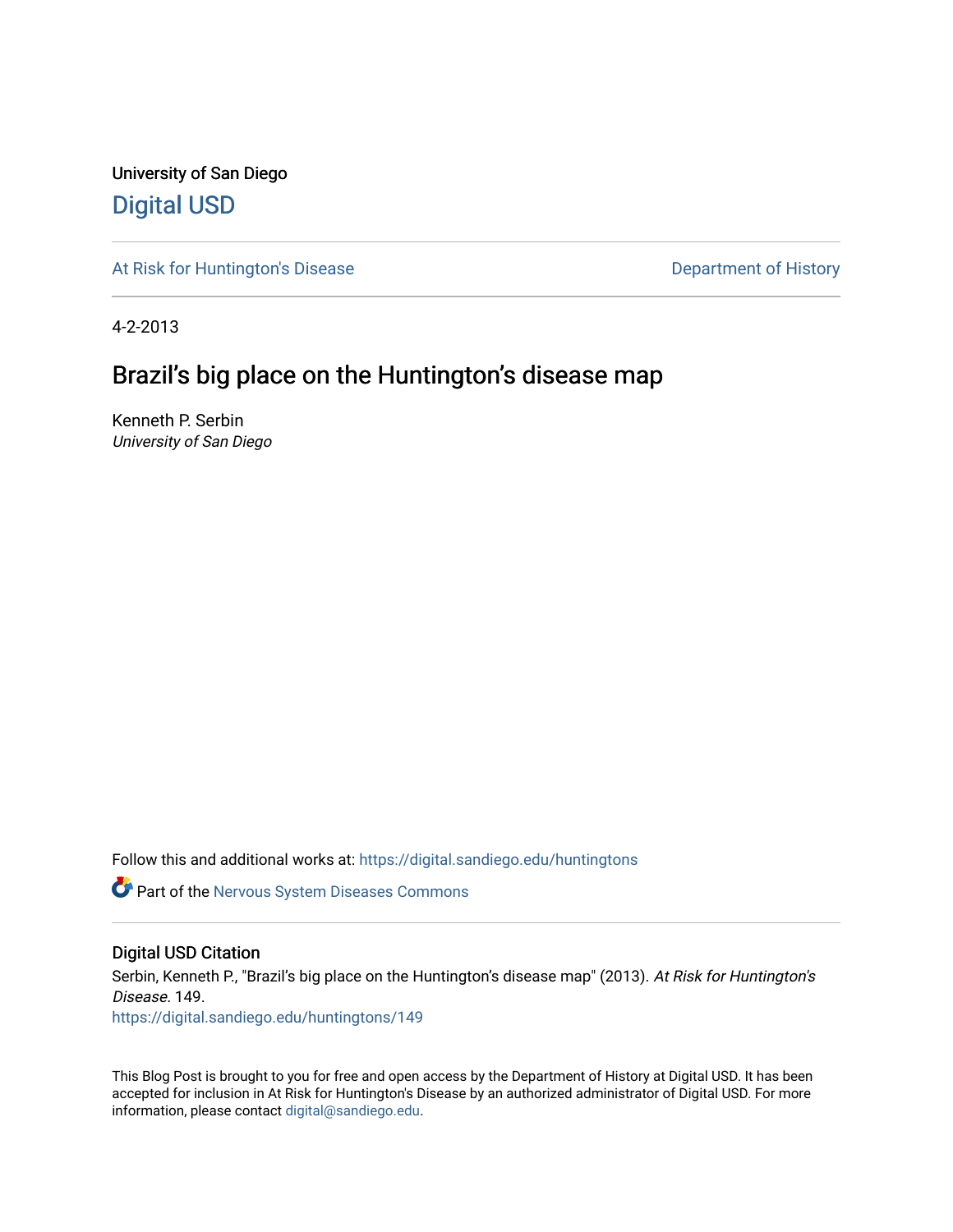# [At Risk for Huntington's Disease](http://curehd.blogspot.com/)

*HD is a genetically caused brain disorder that causes uncontrollable bodily movements and robs people's ability to walk, talk, eat, and think. The final result is a slow, ugly death. Children of parents with HD have a 50-50 chance of inheriting the disease. There is no cure or treatment.*

# Blog Archive

- $\blacktriangleright$  [2021](http://curehd.blogspot.com/2021/) (12)
- $2020(16)$  $2020(16)$
- $2019(19)$  $2019(19)$
- $\blacktriangleright$  [2018](http://curehd.blogspot.com/2018/) (16)
- $2017(14)$  $2017(14)$
- $2016(13)$  $2016(13)$
- $\blacktriangleright$  [2015](http://curehd.blogspot.com/2015/) (24)
- $-2014(24)$  $-2014(24)$  $-2014(24)$
- $'$  [2013](http://curehd.blogspot.com/2013/) (30)
- [►](javascript:void(0)) [December](http://curehd.blogspot.com/2013/12/) (3)
- [►](javascript:void(0)) [November](http://curehd.blogspot.com/2013/11/) (3)
- [►](javascript:void(0)) [October](http://curehd.blogspot.com/2013/10/) (3)
- [►](javascript:void(0)) [September](http://curehd.blogspot.com/2013/09/) (3)
- $\blacktriangleright$  [August](http://curehd.blogspot.com/2013/08/) (2)
- $\blacktriangleright$  [July](http://curehd.blogspot.com/2013/07/) (1)
- $\blacktriangleright$  [June](http://curehd.blogspot.com/2013/06/) (1)
- $\blacktriangleright$  [May](http://curehd.blogspot.com/2013/05/) (3)
- $\nabla$  [April](http://curehd.blogspot.com/2013/04/) (4)
	- A key new ally in the search for [Huntington's](http://curehd.blogspot.com/2013/04/a-key-new-ally-in-search-for.html) dise...
	- [Feeling](http://curehd.blogspot.com/2013/04/feeling-hope.html) the hope Quickening the pace towards a
	- [Huntington's](http://curehd.blogspot.com/2013/04/quickening-pace-towards-huntingtons.html) disease...
	- Brazil's big place on the [Huntington's](http://curehd.blogspot.com/2013/04/brazils-big-place-on-huntingtons.html) disease map
- $\blacktriangleright$  [March](http://curehd.blogspot.com/2013/03/) (2)
- $\blacktriangleright$  [February](http://curehd.blogspot.com/2013/02/) (3)
- [►](javascript:void(0)) [January](http://curehd.blogspot.com/2013/01/) (2)
- $2012(26)$  $2012(26)$
- [►](javascript:void(0)) [2011](http://curehd.blogspot.com/2011/) (33)
- $2010(26)$  $2010(26)$
- $2009(21)$  $2009(21)$
- $2008(7)$  $2008(7)$
- $2007(7)$  $2007(7)$
- $2006(4)$  $2006(4)$  $\blacktriangleright$  [2005](http://curehd.blogspot.com/2005/) (17)
- 

About Me

# TUESDAY, APRIL 02, 2013

# Brazil's big place on the Huntington's disease map

The defeat of Huntington's disease could hinge in good part on how well the HD movement in developing countries, in cooperation with national governments and international HD organizations, can alleviate poverty and other social problems that hinder efforts to engage affected people in the fight against the disease.

Eyeing the excellent scientific progress towards treatments but also the barriers to greater family involvement, the global HD community this year will focus on Brazil, a leader in the developing world and the host of this year's [World Congress on Huntington's Disease](http://www.wchd2013.com/), scheduled for September 15-18 at the Sheraton Rio Hotel & Resort in Rio de Janeiro.

The sixth world congress since the inception of the event in Toronto in 2003, this first-ever gathering of this magnitude in Latin America will draw hundreds of HD researchers, physicians, activists, and affected individuals and families from around the region and the world to hear presentations on the latest HD research and participate in activities aimed at helping HD people and their families cope with the disease.

Brazil, the host of the 2014 World Cup in soccer and the 2016 Olympic Summer Games, has emerged as a global economic power, tied at sixth with the United Kingdom in world Gross Domestic Product rankings.

With over 190 million people, the world's fifth largest population, Brazil could add potentially hundreds, if not thousands, of participants to the recently inaugurated [Enroll-HD](http://www.enroll-hd.org/html/about?enrollsid=69365a880f2fac0bf1399973b0928839) program, an international study of HD patients, at-risk individuals, and their families. Enroll-HD aims to increase knowledge of the disease and the pool of participants for research studies and clinical trials, which are crucial for developing and testing treatments.

However, despite its growing geopolitical and scientific-medical significance, Brazil remains far from First World status, with tens of millions of people still living in poverty unimaginable to most Americans and Europeans, high levels of corruption, frightening urban violence, and a weak public primary and secondary educational system.

On the HD front, awareness, fundraising, and research in Brazil lag far behind the U.S., Canada, and Europe.

"The congress had to be in Brazil," said Dr. Mônica Santoro Haddad, a leading neurologist and member of the local organizing committee. "Brazil needs to take on a position of leadership in the region."

However, Dr. Haddad added that within Brazil the HD community must be "more active in its decision-making, not passive."

### **A herculean task: changing culture**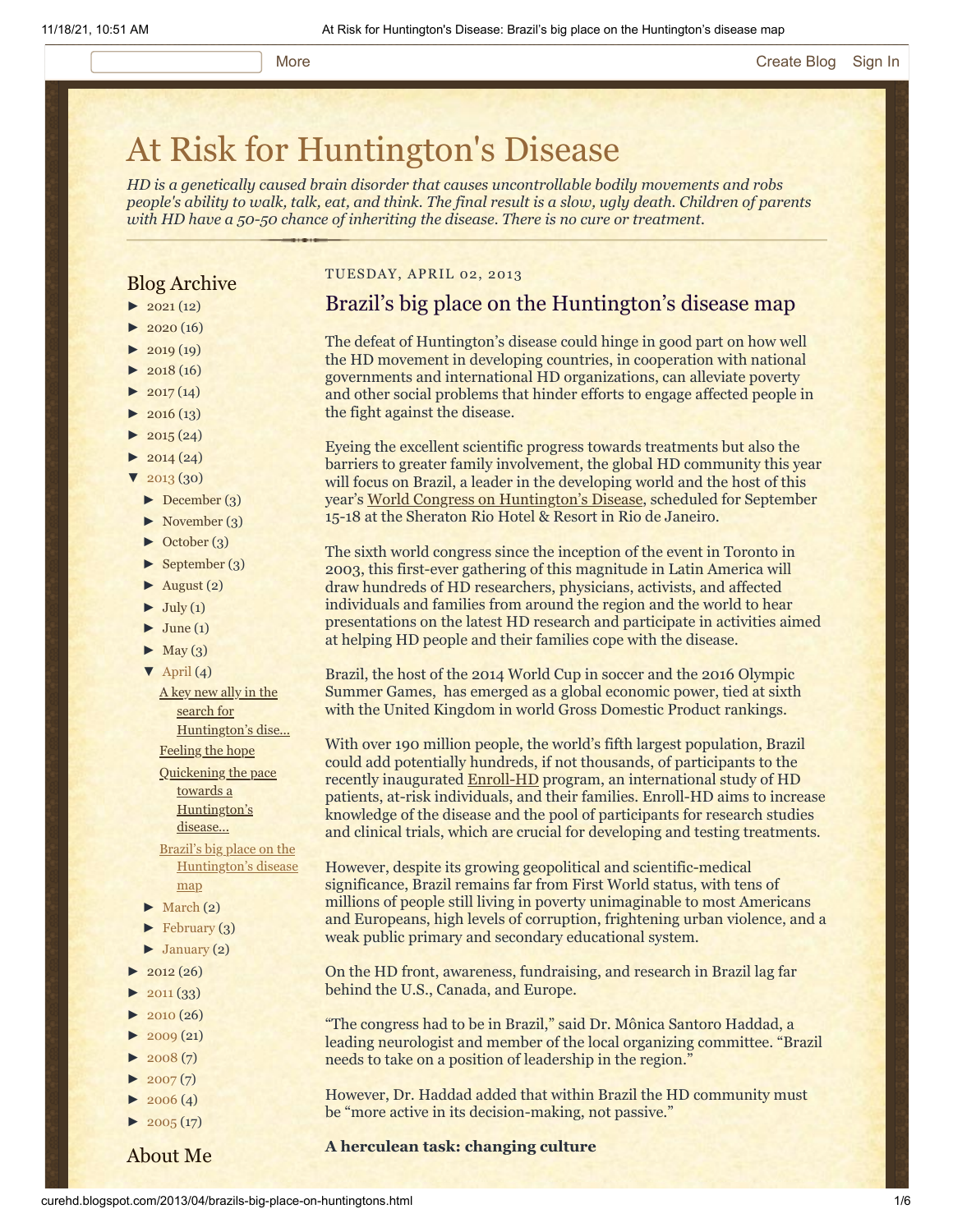**GENE [VERITAS](https://www.blogger.com/profile/10911736205741688185)** 

View my [complete](https://www.blogger.com/profile/10911736205741688185) profile

# HD Links

[Huntington's](http://www.hdsa.org/) Disease Society of America [International](http://www.huntington-assoc.com/) Huntington **Association** [Huntington's](http://hddrugworks.org/) Disease Drug **Works** [Huntington's](http://www.hdlighthouse.org/) Disease **Lighthouse Hereditary Disease [Foundation](http://www.hdfoundation.org/)** [Huntington's](http://www.hdac.org/) Disease **Advocacy Center** Thomas [Cellini Huntington's](http://www.ourtchfoundation.org/) **Foundation** HDSA Orange County (CA) **[Affiliate](http://www.hdsaoc.org/)** HD Free with [PGD!](http://www.hdfreewithpgd.com/) [Stanford](http://www.stanford.edu/group/hopes/) HOPES Earth Source [CoQ10,](http://www.escoq10.com/) Inc.

# HD Blogs and Individuals

Chris Furbee: [Huntingtons](http://www.huntingtonsdance.org/) Dance Angela F.: Surviving [Huntington's?](http://survivinghuntingtons.blogspot.com/) Heather's [Huntington's](http://heatherdugdale.angelfire.com/) Disease Page

#### 11/18/21, 10:51 AM At Risk for Huntington's Disease: Brazil's big place on the Huntington's disease map

A native of São Paulo, South America's largest city, the 48-year-old Dr. Haddad is the director of the Brazilian Academy of Neurology and an active member of the American Academy of Neurology (AAN). In 1997, she helped start the São Paulo-based [Associação Brasil Huntington](http://www.abh.org.br/) (ABH), where she serves as medical advisor.

In her 25-year career, Dr. Haddad has attended to some 400 HD-affected families at her clinic in the region's largest hospital, the **Hospital das** [Clínicas of the University of São Paulo. She has followed](http://www.hcnet.usp.br/) 50 more families in her private practice.

At the 65<sup>th</sup> AAN meeting in San Diego last month, the ebullient Dr. Haddad granted an interview about HD in Brazil and the goals of the World Congress. She spoke passionately in Portuguese – the language I learned for my academic research as a historian – about the great hopes for HD treatments in the coming years, the need for the Brazilian HD community to become better organized, and Brazil's potential to make a difference in the HD field.



*Dr. Mônica Santoro Haddad (photo by Gene Veritas)*

"We've got a herculean task before us, which is to change two cultural trends," Dr. Haddad said. "One is the question of discrimination. Within the families themselves I hear, 'Whoever has the disease is a worse person than those who don't have it.'

"That makes absolutely no sense. People who have Huntington's are more than a defect in their genetic material."

The other trend involves resistance to private fundraising, a societal challenge throughout Brazil. Whereas private U.S. sources have provided hundreds of millions of dollars for research and care programs over the past two decades, the ABH gets by on a startlingly humble annual budget of \$40,000, all of it from small donations from HD families.

"A cultural trait of Brazilians that is very different from Americans is that many Brazilians don't have the habit of donating money or time to causes, whether they be scientific or cultural or artistic," said Dr. Haddad. "I admire that in American culture."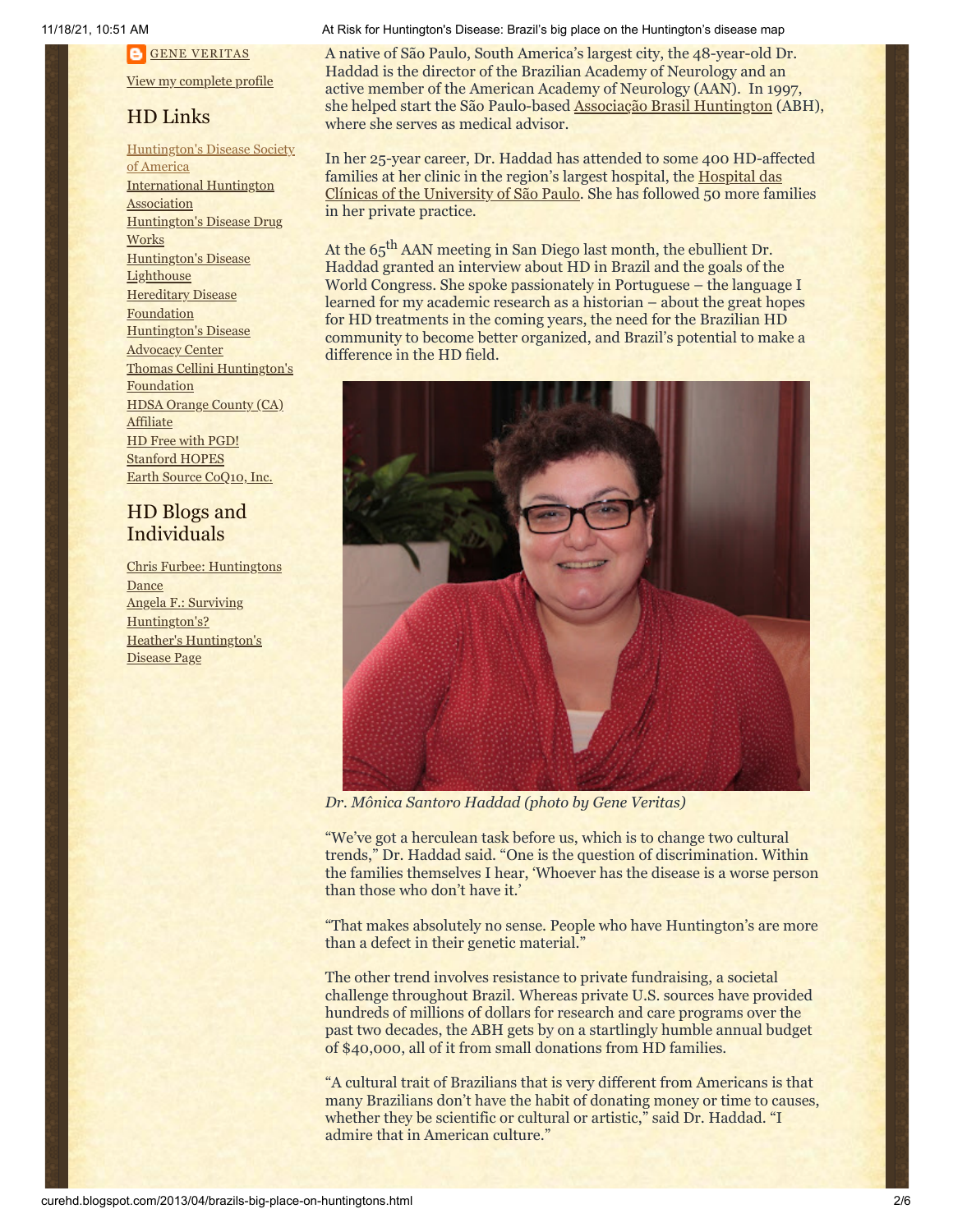11/18/21, 10:51 AM At Risk for Huntington's Disease: Brazil's big place on the Huntington's disease map

"Unfortunately, I've seen people in my private practice who have a lot of money and use that money to simply hide or minimize the fact that they're from families with Huntington's," she added. "In Brazil, people don't donate, because they believe that if they do, they'll be compromising themselves and publicly assuming a cause. They're not capable of donating anything to the cause, even anonymously."

### **The Brazilian way of denial**

As in the U.S. and elsewhere, fear and denial frequently underlie people's decisions to avoid genetic testing and facing the terrible medical and social challenges posed by the disease.

Many Brazilians retain "prejudice against disease," Dr. Haddad lamented.

"Brazil is a country where, ten years ago, and even among people today, almost nobody said the word 'cancer,'" she said. "People said: *that disease.* That prejudice is something that people inherited. They want to keep a distance between themselves and disease, because it's a magic way of protecting themselves against disease. Embracing a cause of that type and assuming publicly that there's a problem is very difficult."

With HD, she added, people rely on a similar "magical way of thinking, such that, if one doesn't undergo genetic testing, it's as if one doesn't have the disease. 'If I don't think about it, it ceases to exist.'"

Similar patterns of denial hamper awareness-building and advocacy, Dr. Haddad continued.

"My impression is that Brazilians think that if they don't know much about the disease, or if they don't participate in some way and attend meetings, that they will perhaps be protected," she said. "Precisely, the challenge for people at risk for the disease is to understand that they need to participate in clinical studies, the ABH, and epidemiological studies. Without their help, we're not going to find the best solutions for Huntington's patients."

The situation described by Dr. Haddad is exacerbated by the general ignorance about HD in Brazil. Most physicians and other health professionals fail to understand the symptoms, she said.

"Unfortunately, there must be a lot of people incorrectly diagnosed, simply diagnosed as having 'degenerative disease X,' without anybody following up," she said. "Perhaps the government doesn't even know exactly what Huntington's disease is, because it has to deal with so many other widespread and serious health problems that affect our population."

#### **From handouts to changing lives**

Advocacy faces further hurdles in the way Brazilians relate to government, Dr. Haddad observed. In Brazil, many people "wish for handouts."

"Unfortunately, some people are so poor, that they want to ask for diapers or a simple dwelling to reside in," she explained. "I believe that the function of the ABH is to obtain benefits for the entire community. It's okay if you need a pack of diapers. But that is not going to change people's lives."

Among other goals, Dr. Haddad explained, the ABH and the HD community need to lobby the Brazilian Congress, push for a national HD day or month, continue to raise awareness about the disease among health professionals, obtain social security benefits and free medications for HDaffected individuals, and seek funding from government agencies.

Although São Paulo has world-class physicians and medical facilities, she runs her HD clinic with just two other health professionals and an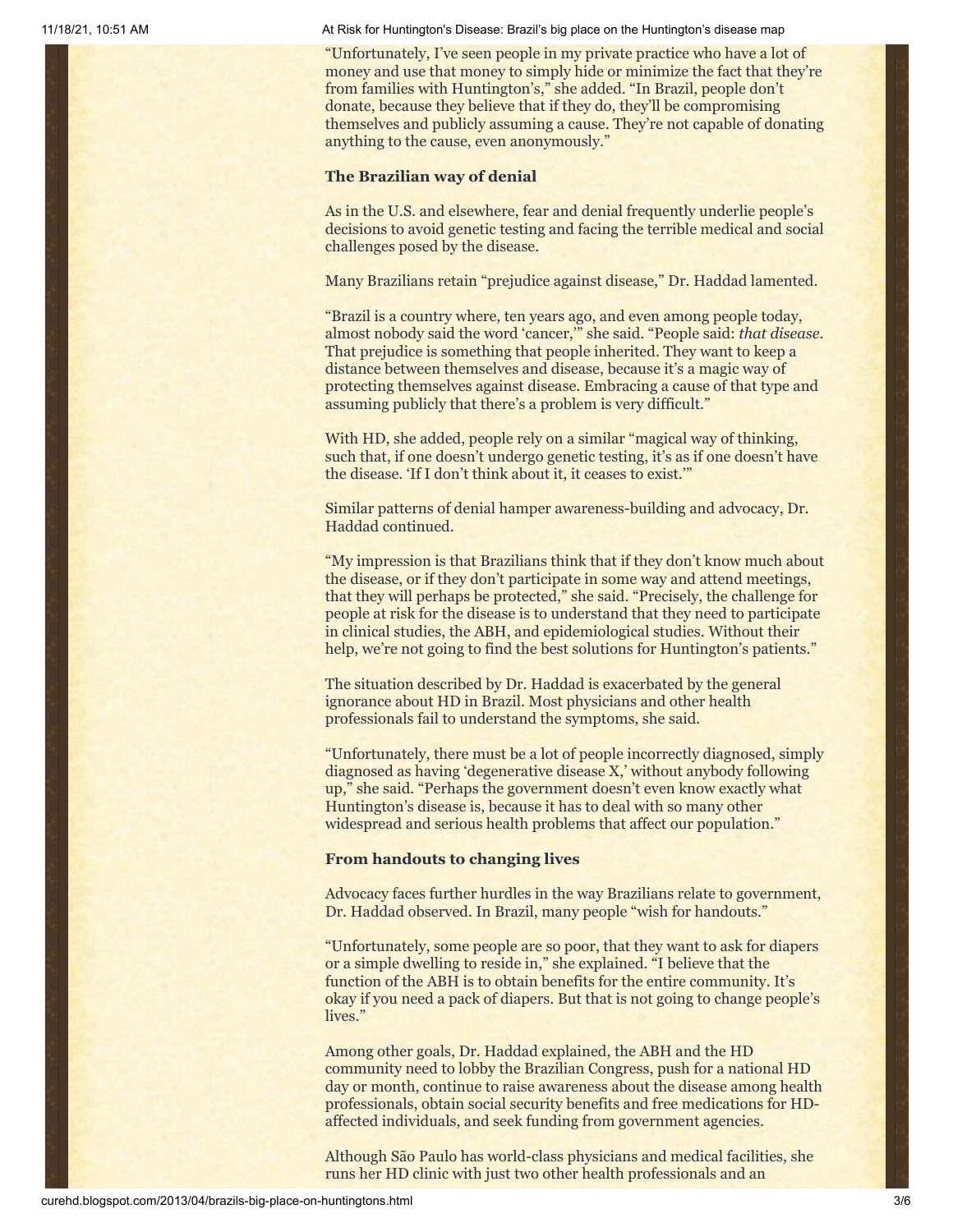11/18/21, 10:51 AM At Risk for Huntington's Disease: Brazil's big place on the Huntington's disease map

occasional intern.

"It's important to train health professionals capable of detecting Huntington's disease or at least suspecting what it is and then referring the person to a larger facility to make the diagnosis," Dr. Haddad explained. "We need to create ways, in a country the size of Brazil, to transfer this knowledge via video-conferences or a distance-learning center that can answer people's questions."

Individual members of the HD community also need to understand the impact of their inaction, Dr. Haddad added.

To illustrate her point, she used the example of organ donations. Many people reject the idea without thinking of the consequences, she said.

"I joke with them: 'If you wrote down that you don't want to *receive* an organ donation, that would require you to think more about the matter and to put yourself in someone else's shoes,'" she said.

## **Goals at the World Congress**

Together with other physicians and leaders of the HD community, Dr. Haddad hopes to use the 2013 World Congress to stimulate the movement in Brazil.

"The families are excited," she said.

Dr. Haddad observed that the congress will provide them with access to world-class expertise on HD. The official language will be English, but all sessions will have simultaneous translation into both Spanish and Portuguese.

Dr. Haddad also hopes that, by exposing Brazilians to people from HD entities in other countries, the congress will drive home the point about "the importance of organized participation."

The congress also has created an opportunity for the ABH and neurologists to inform Brazil's Ministry of Health about HD, invite ministry officials to participate in the congress, plan strategies for improving the lives of HDaffected families, and pave the way for the success of Enroll-HD.

Yet another key goal will be to put "Brazil on the map of Huntington's disease research," Dr. Haddad added. In this respect, the congress will demonstrate to foreign researchers the excellence of Latin American researchers, she said. It's also an opportunity to recall the key role of HD people in Venezuela in the discovery of the HD gene, a process that culminated in 1993. (At 2 p.m. EDT tomorrow, April 3, a symposium on the 20th anniversary of the discovery will take place in Washington, D.C. It can be viewed live at: [http://www.ustream.tv/channel/hdgene.](http://www.ustream.tv/channel/hdgene))

In presenting the aims of Enroll-HD at the congress, Dr. Haddad and a colleague hope to suggest to Latin America's basic researchers the opportunities for research in the HD field. Currently, only a few basic researchers in Brazil focus on HD.

She said that they want to show Brazilian scientists that HD "is a very interesting disease to study," providing, for example, a model of experimentation that can be used in other areas of research.

# **Brazil's contribution to Enroll-HD**

[For the first time, Enroll-HD is taking the study of HD and the search for](http://curehd.blogspot.com/2010/12/globalizing-fight-against-huntingtons.html) treatments global in a coordinated way. Working with groups such as the Latin American Huntington's Network, it seeks to secure the international cooperation and volunteers necessary for success.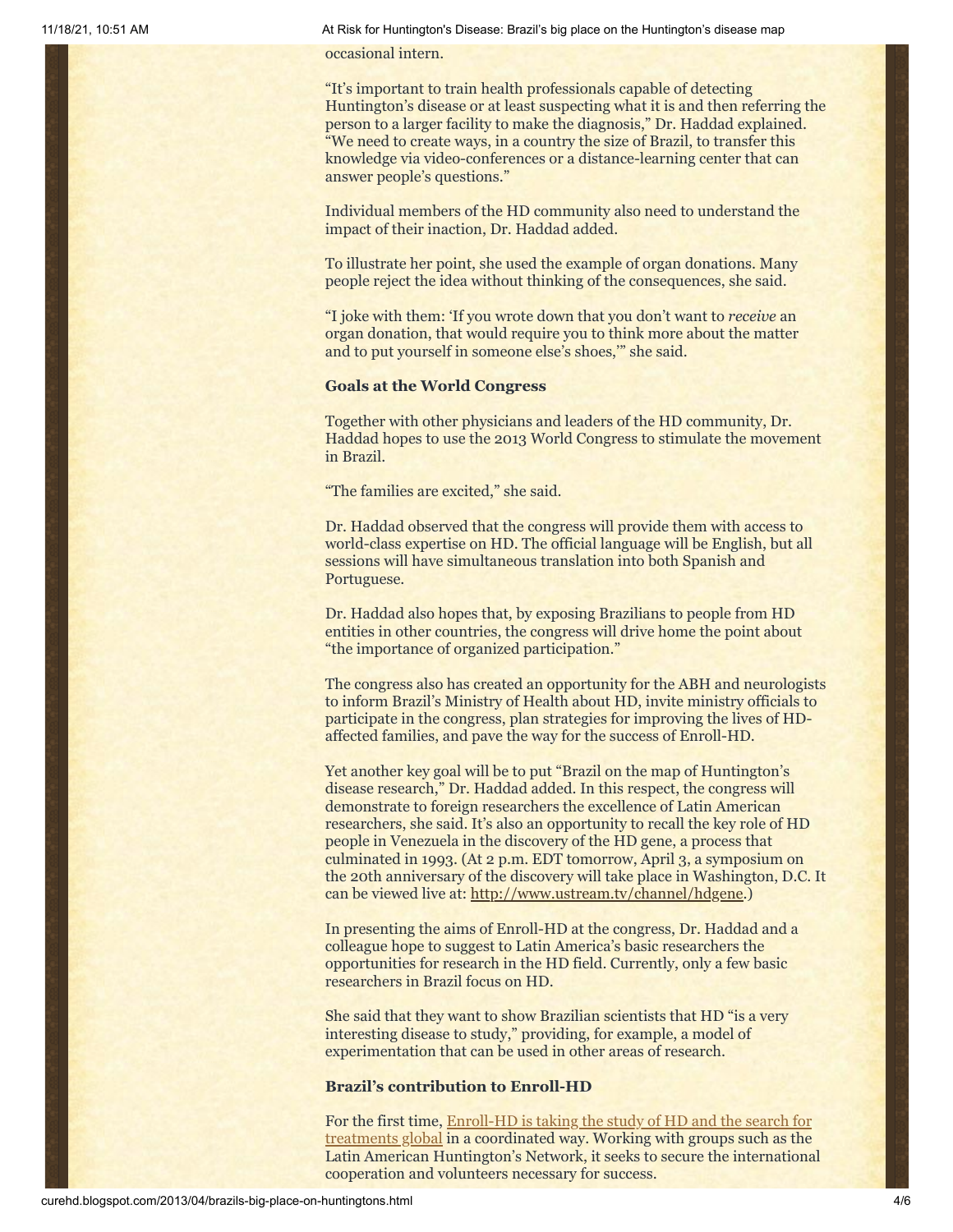Supported by the [CHDI Foundation, Inc.](http://www.chdifoundation.org/), the multi-million-dollar nonprofit virtual biotech firm aimed solely at finding HD treatments, Enroll-HD in Latin America gets under way this month in Argentina. Dr. Haddad, the lead coordinator of the project in Brazil, estimated that it will start there in the first half of 2014.

Although no study exists documenting the number of HD-affected people in Brazil, Dr. Haddad believes that, as in the U.S., about one in 10,000 people have the disease. Thus, as many as 19,000 people in Brazil suffer from HD. Because the country still has many large families, the number of people at risk is many times that number, she said.

As in some other Latin American nations, where patterns of colonization and intermarriage in some isolated areas led to a prevalence of HD at rates hundreds of times higher than the U.S. average, Brazil has some examples of an extremely high occurrence of the disease. In the town of Feira Grande, for example, [researchers found 22 patients](http://jnnp.bmj.com/content/81/Suppl_1/A22.3.abstract) in a population of just 22,000 people – ten times the U.S. rate.

"Brazil can contribute a lot (to Enroll-HD), because we have a large number of people who could participate in clinical trials and who might be those 'gifts of nature,'" Dr. Haddad stated. "These are people who have developed the disease in a different, less harmful way, due to a modifier gene, for example, and who can be studied so that we can reproduce their experience for others through the use of new kinds of treatments."

Enroll-HD will include the collection of blood, cerebral spinal fluid, and potentially other biological samples (such as skin and urine) to be shipped to a bio-repository in Milan, Italy. Researchers everywhere will be allowed to apply for permission to use the samples.

Extending the work she and others have carried out in Brazil and other parts of Latin America in recent decades, Enroll-HD will enable physicians to improve the care of HD patients, especially those living in poverty, Dr. Haddad concluded.

As part of the worldwide effort against HD, those patients could help provide the keys to victory.

(For a recent article on the question of poverty and HD research in Latin America, [click here.](http://www.thelancet.com/journals/laneur/article/PIIS1474-4422(13)70006-1/fulltext?rss=yes) Also see the ongoing story of efforts by the Hereditary Disease Foundation to assist HD families in Venezuela by [clicking here.](http://www.hdfoundation.org/home.php) In a future article I will feature the work of the Associação Brasil Huntington.)

| Posted by <u>Gene Veritas</u> at <u>7:25 PM</u> $\mathbf{M}$ $\mathbf{M}$ $\mathbf{G}$ $\mathbf{G}$ |
|-----------------------------------------------------------------------------------------------------|
| Labels: advocacy, Associação Brasil Huntington, Brazil, clinical trials, denial,                    |
| discrimination, Enroll-HD, fundraising, genetic testing, Huntington's disease,                      |
| Mônica Haddad, poverty, research, treatments                                                        |

#### 1 comment:

#### **Regina Rocha said...**

Parabens dra. Monica por todo seu empenho e trabalhos pela causa Huntington. E obrigada pelo "chacolhão"em nós, brasileiros, ainda muito pouco ativos . Tá na hora de acordar,se associar à ABH e trabalhar para espalhar o conhecimento da doença a todos,familias,Estado e pesquisadores.

6:27 PM, May 01, [2013](http://curehd.blogspot.com/2013/04/brazils-big-place-on-huntingtons.html?showComment=1367458021522#c5082393539891184122)

Post a [Comment](https://www.blogger.com/comment.g?blogID=10081281&postID=5726227626903643705&isPopup=true)